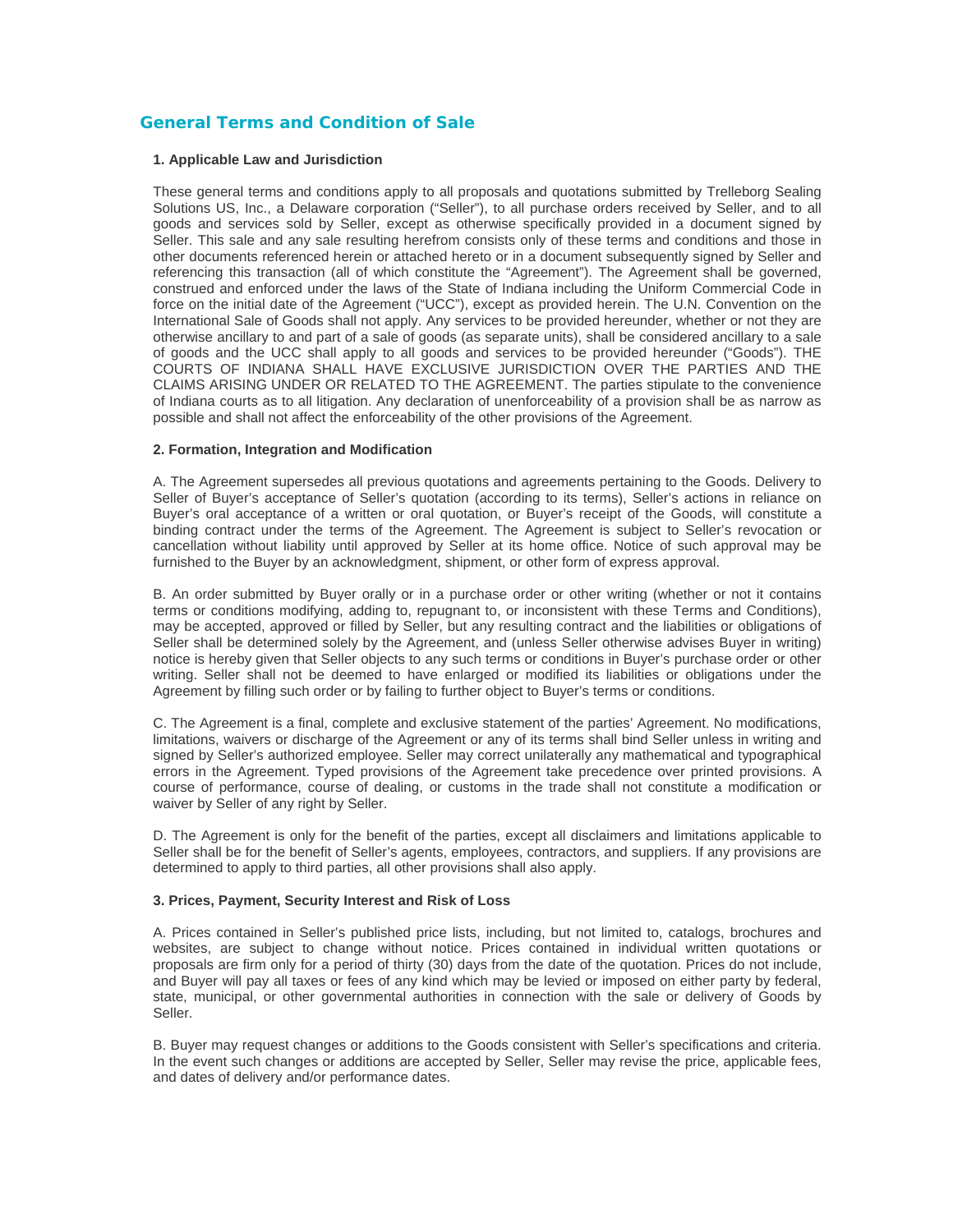C. Unless otherwise specifically agreed in writing by Seller, the total price is due and payable to Seller, without setoff or other deductions or charges, net **[thirty (30) days]** of Seller's invoice. All amounts not paid to Seller when due shall incur a carrying charge of 1.5% per month to the extent allowed by law and otherwise at the highest written contract rate allowed by law. The accrual of payment of any interest as provided above will not constitute a waiver by Seller of any rights and remedies in connection with a default by Buyer. Buyer will pay all court costs, attorney fees, and other costs incurred by Seller in collecting past due amounts, including interest.

things Seller may require to perfect the above security interest in any one or more jurisdictions, and Buyer D. As security for payment of all accounts due to Seller, Buyer grants to Seller a security interest in all Goods sold by Seller to Buyer, and Seller will have all rights of a secured party under the UCC with respect to such Goods. Buyer agrees and appoints Seller as its attorney-in-fact to do, at Seller's option, all acts and agrees to pay all applicable filing fees.

carrier. Seller's breach of the Agreement shall not affect the passing of the risk of loss to Buyer E. This Agreement is for a shipment contract and the Goods shall be delivered F.O.B. Seller's dock. Whether or not Seller prepays shipping charges, risk of loss passes to Buyer upon tender of the Goods to a notwithstanding any provision of law to the contrary.

## **4. Delivery**

Shipping dates are estimates based on Seller's present engineering and manufacturing capacity and scheduling, and may be revised by Seller upon receipt or scheduling of Buyer's order. All shipping dates are approximate and shall be computed from the date of entry of the order on Seller's books. All shipping dates are further subject to Seller's prompt receipt from Buyer of a written purchase order or acceptance, letter of credit, down payment, and other conditions as specified in the Agreement, and of all drawings, information and approvals necessary to provide the Goods and to grant any credit proposed in the Agreement.

## **. Delay of Shipment or Performance Excused for Various Reasons 5**

A. If shipment of any item or other performance by Seller is delayed at the request of or due to the fault of Buyer, Seller may at its option hold the item at the place of manufacture at the risk and expense of Buyer from the time it is ready for shipment. In the event of any such delay in shipment, full and final payment for an item shall be due and payable thirty (30) days after Buyer is notified that the item is ready for shipment. If Seller is unwilling to accommodate Buyer by holding such item, Buyer shall accept shipment immediately.

B. Seller shall not be in default because of its delay or failure to deliver or perform resulting, in whole or in part, from: (i) any embargoes, seizures, acts of God, insurrections, war, or the adoption or enactment of any law, ordinance, regulation, ruling or order, or (ii) the lack of usual means or transportation, fires, floods, explosions, strikes or any other accidents, contingencies, or events, at Seller's or its supplier's plant or elsewhere (whether or not beyond Seller's control) which interfere with, or render substantially more burdensome, Seller's production, delivery, or performance.

#### **. Inspection, Testing and Rejection 6**

A. If the Agreement expressly provides for Buyer's inspection and/or acceptance of the Goods, Seller's standard test procedures conducted by Seller's representative shall be the criteria for inspection and/or acceptance, unless other procedures have been specified in the Agreement.

rely to support its rejection. ALL DEFECTS AND NON-CONFORMITIES WHICH ARE NOT SO SPECIFIED B. All drawings, specifications, technical documentation, samples, prototypes and Goods shall be deemed approved and/or accepted by Buyer if Buyer does not provide a written objection and/or rejection within seven (7) days of receipt or other reasonable time established by Seller. Any objection and/or rejection by Buyer must be in writing and state with specificity all defects and non-conformities upon which Buyer will ARE WAIVED. Claims for damage due to shipping must be made directly to the carrier.

#### **7. Cancellation or Termination**

In the event of cancellation of the Agreement by Buyer, or in the event of default under the Agreement by Buyer which is not cured within thirty (30) days after notice by Seller, Buyer will pay to Seller on demand all direct and indirect costs (including without limitation all applicable restocking or cancellation charges)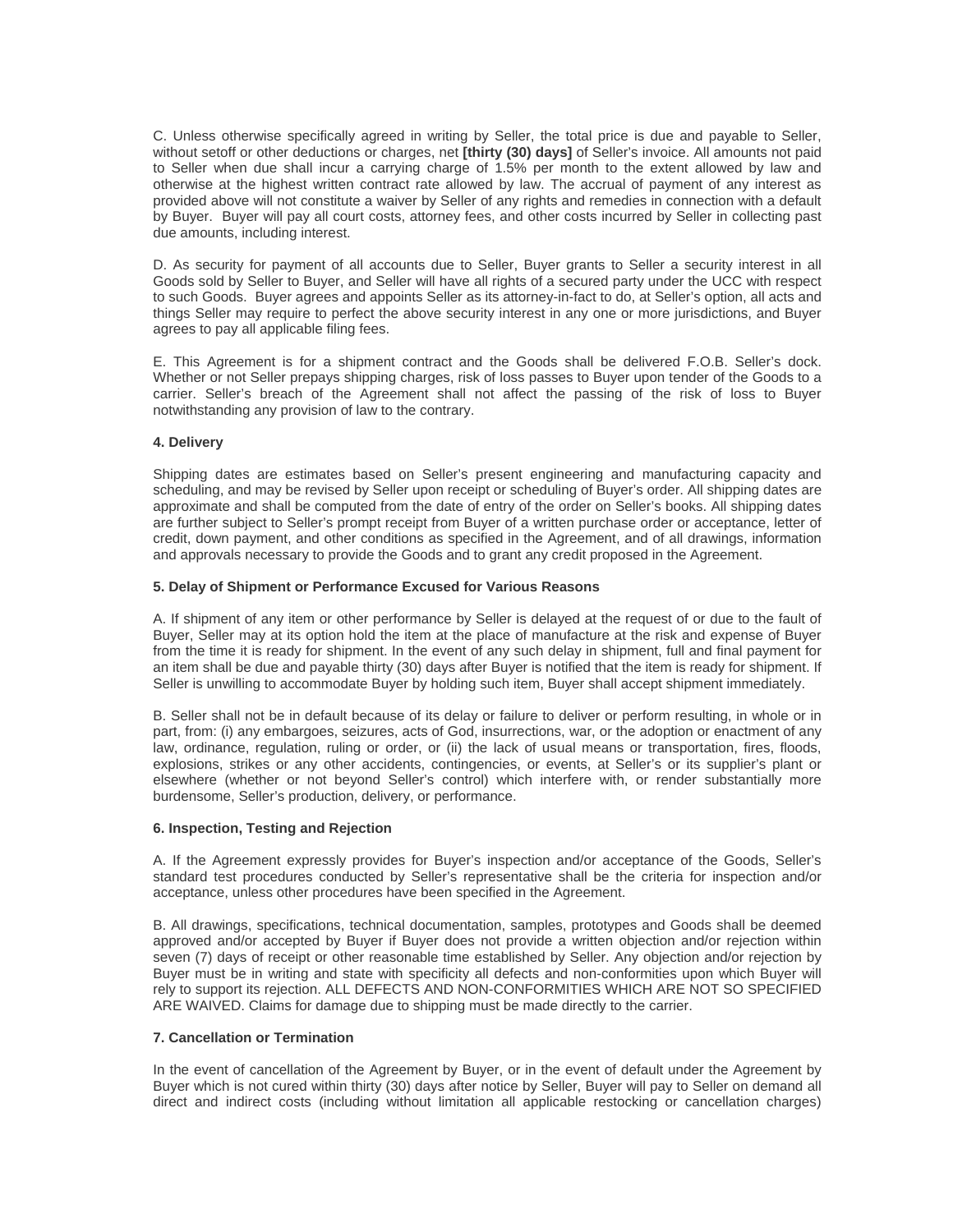incurred directly or indirectly by Seller in connection with the Agreement, all as reasonably determined by Seller, plus any profit to be negotiated with Buyer. In no event, however, will any amount payable by Buyer under the Agreement exceed the total price payable by Buyer for Goods.

## **8. General Express Warranties**

A. Seller warrants to Buyer only, that Goods (or portions thereof manufactured by Seller) shall be free from defects in materials and workmanship which are identified to Seller in writing within the thirty (30) days warranty period following shipment of the Goods to Buyer, subject to the disclaimers and limitations of the Agreement. Absence of such written claims during this period will constitute a waiver of all claims with respect to the Goods.

B. Seller retains the right to change the dimensions, composition, design, performance, color and appearance of the Goods without liability if, in its judgment, the change is non-material.

C. Seller's warranties shall apply only if the Goods: (i) have been installed, maintained, and used in conformity with instructions and recommendations furnished by Seller from time to time, if any; (ii) have not been subjected to misuse, movement of the structure, physical abuse, installation error, negligence or accident; and, (iii) have not been altered or repaired by persons other than Seller in a manner, which, in the judgment of Seller, adversely affects the condition of the Goods. It is Buyer's responsibility to determine suitability of the Goods for Buyer's use and Buyer assumes all risk and liability associated therewith.

## **. Disclaimer and Limitation of Express Warranties 9**

contained herein. Seller does not warrant that it or the Goods are in compliance with any entity, organization or industry standards, guidelines, or procedures unless specifically contained in the There are no express warranties other than those contained in the Agreement. Whether or not the Goods are to be used exclusively by Buyer, there shall be no third party beneficiaries to the express warranties Agreement.

## **10. Remedy and Limitation of Seller's Liability**

A. Defective or non-conforming Goods or parts thereof discovered during the **[thirty (30) day]** warranty period shall be repaired or replaced by Seller without any additional charge and shipped to Buyer, EXW Seller's plant, for reinstallation by Buyer at its cost, subject to the terms hereof. The warranty obligation of Seller is limited to the repair or replacement at Seller's plant of any part of the Goods which Buyer shall, within the warranty period, return to Seller, with transportation charges prepaid by Buyer, and which Seller determines to be not in conformity with the express warranties contained herein. If Seller elects, Seller may, upon return of such Goods and making a determination of non-conformity or defect, keep the Goods and refund the purchase price. Buyer's remedies shall be limited exclusively to those provided in this section. Buyer waives any causes of action or theories of liability including, but not limited to, those arising under contract, tort, strict liability, product liability, statutes, or otherwise, except as specifically provided by the UCC as modified and limited herein. The replacement or repair of Goods by Seller does not give rise to any new warranty except the warranty period provided for herein shall be extended by the length of any period from the date the defective or non-conforming Goods are received by Seller until the date repaired or replacement Goods are delivered to Buyer.

B. Buyer must contact Seller requesting warranty coverage plus a return authorization number and other instructions for the return of Goods to Seller or other instructions. If requested by Seller, Buyer shall issue a new purchase order or amendment to Seller for replacement Goods, subject to Seller issuing a credit memo if Buyer's claim for warranty coverage is approved. Buyer must comply with Seller's return instructions (including return of the Goods) within thirty (30) days or the claim shall be deemed conclusively to have been abandoned. Buyer is responsible for properly tagging, identifying, and packing returned Goods. Goods returned without compliance with the above procedures shall be returned to the Buyer at Buyer's cost.

# **11. Disclaimer of Implied Warranties**

INFRINGEMENT. Seller does not warrant the Goods will comply with the requirements of any safety or SELLER DISCLAIMS ALL IMPLIED WARRANTIES (OTHER THAN GOOD TITLE) INCLUDING BUT NOT LIMITED TO THOSE OF FITNESS FOR A PARTICULAR PURPOSE, MERCHANTABILITY, AND NONenvironmental code or regulation of any federal, state, municipality or other jurisdiction beyond the specific xpress warranties in this Agreement. e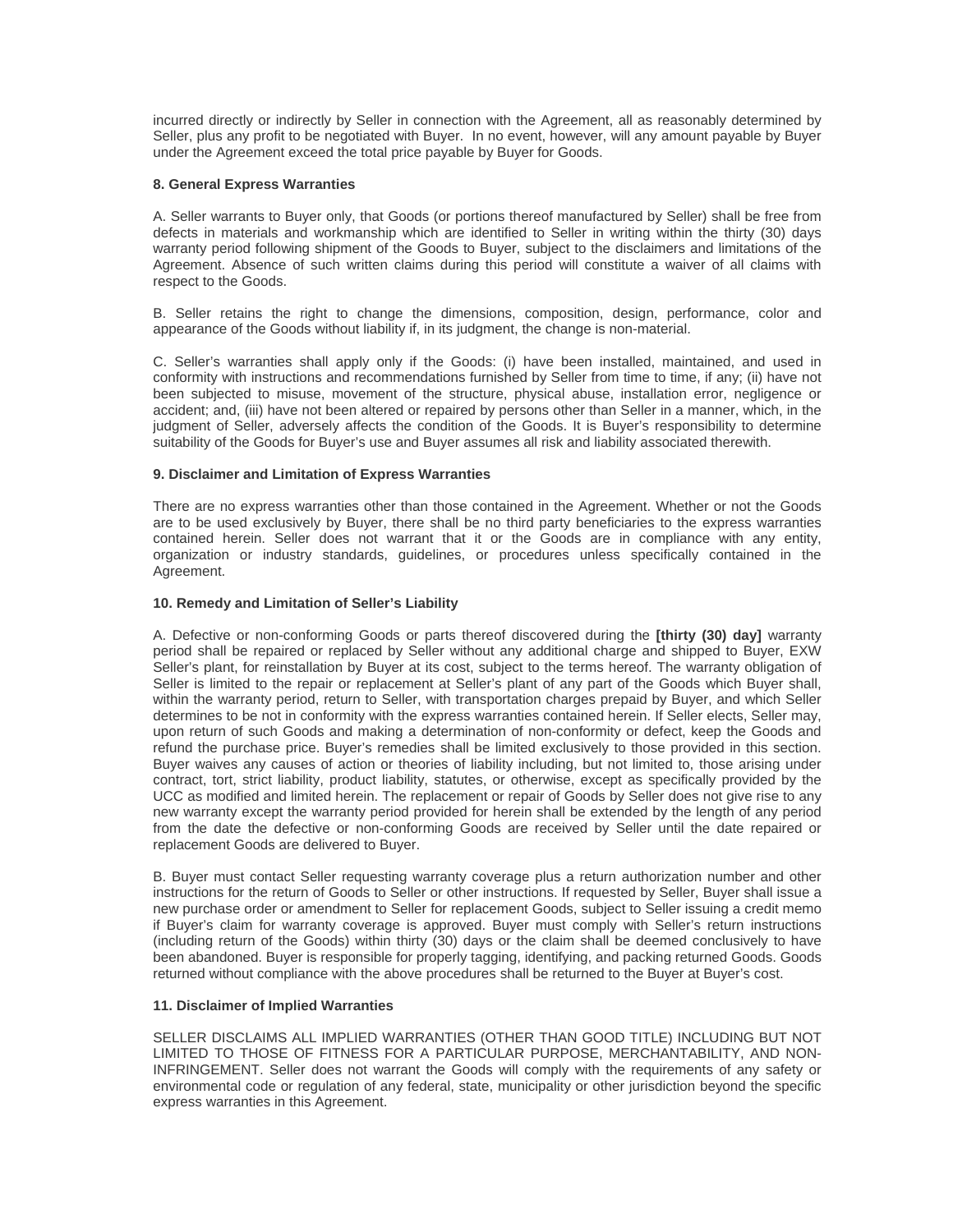## **12. Buyer Supplied Data**

To the extent that Seller has been provided by, or on behalf of, Buyer any specifications, description of operating conditions or other data and information in connection with the selection or design of the Goods, and the actual operating conditions or other circumstances differ from those provided by Buyer and relied upon by Seller, any warranties or other provisions contained herein which are affected by such conditions shall be null and void.

# **13. Tools, Dies and Gauges**

Unless otherwise expressly provided, any tools, dies or gauges which may be developed for use in production of the Goods shall be owned by Seller, even though Buyer may be charged in whole or part for the cost thereof. Tool changes as a result of specification changes will be at Buyer's expense. Replacement and/or major repairs of tools will be at Buyer's expense. Tools which are inactive for a period of three years may be disposed of by Seller in its discretion.

# **14. Indemnification**

Buyer shall indemnify Seller from all third party claims, damages, and expenses (including reasonable attorney fees) under theories of tort, product liability, negligence (ordinary or gross), warranty, contract, statute, or otherwise arising out of the use, storage, sale, or other disposition of the Goods and supplies or materials used in connection with the Goods if the action or inaction of Buyer or its employees, customers or agents, or Buyer's design specifications, were a material or proximate cause of injuries or damages giving rise to claims against Seller.

## **15. Consequential, Incidental, and Other Damages**

inability to limit or restrict the right of Buyer or a third party to such damages shall not affect the right of BUYER AND THIRD PARTIES SHALL NOT BE ENTITLED TO ANY CONSEQUENTIAL, PUNITIVE, EXEMPLARY, OR INCIDENTAL DAMAGES, AS DEFINED IN THE UCC OR OTHERWISE. This limitation shall be enforced regardless of whether Seller has defaulted in its warranty or other obligations. Any legal Seller to indemnification hereunder, and under no circumstance shall Buyer recover more than the purchase price.

# **16. Proprietary Information**

A. Buyer acknowledges that any information disclosed to Seller has not and will not be confidential or a trade secret unless clearly and conspicuously noted on the disclosure, or in some other writing delivered to Seller at or prior to the time of the disclosure. Otherwise, Seller shall be under no obligation to refrain from using in its business any information, manufacturing processes or unpatented disclosures which may pass to it from Buyer in the performance of the Agreement.

B. All proposals, plans and other information furnished by Seller in bidding, negotiating and performing the Agreement, are confidential and the property of Seller and shall not be shown or disclosed to any other bidder, and shall not be shown or disclosed to any third party or used by Buyer except as may be necessary for the selection or use of the Goods.

. Any invention or other information developed by Seller in the performance of the Agreement shall remain C the property of Seller.

# **17. United States Government Regulations**

Buyer shall not engage in any transaction with respect to the Goods which violates any statute or regulation of the United States of America.

#### **18. Compliance with Laws**

against any and all claims of violations of such laws or regulations or other claims of personal injury or Buyer will be responsible for compliance with any and all federal, state or local laws or regulations respecting safety or respecting use of the Goods, and shall indemnify and hold Seller harmless from and